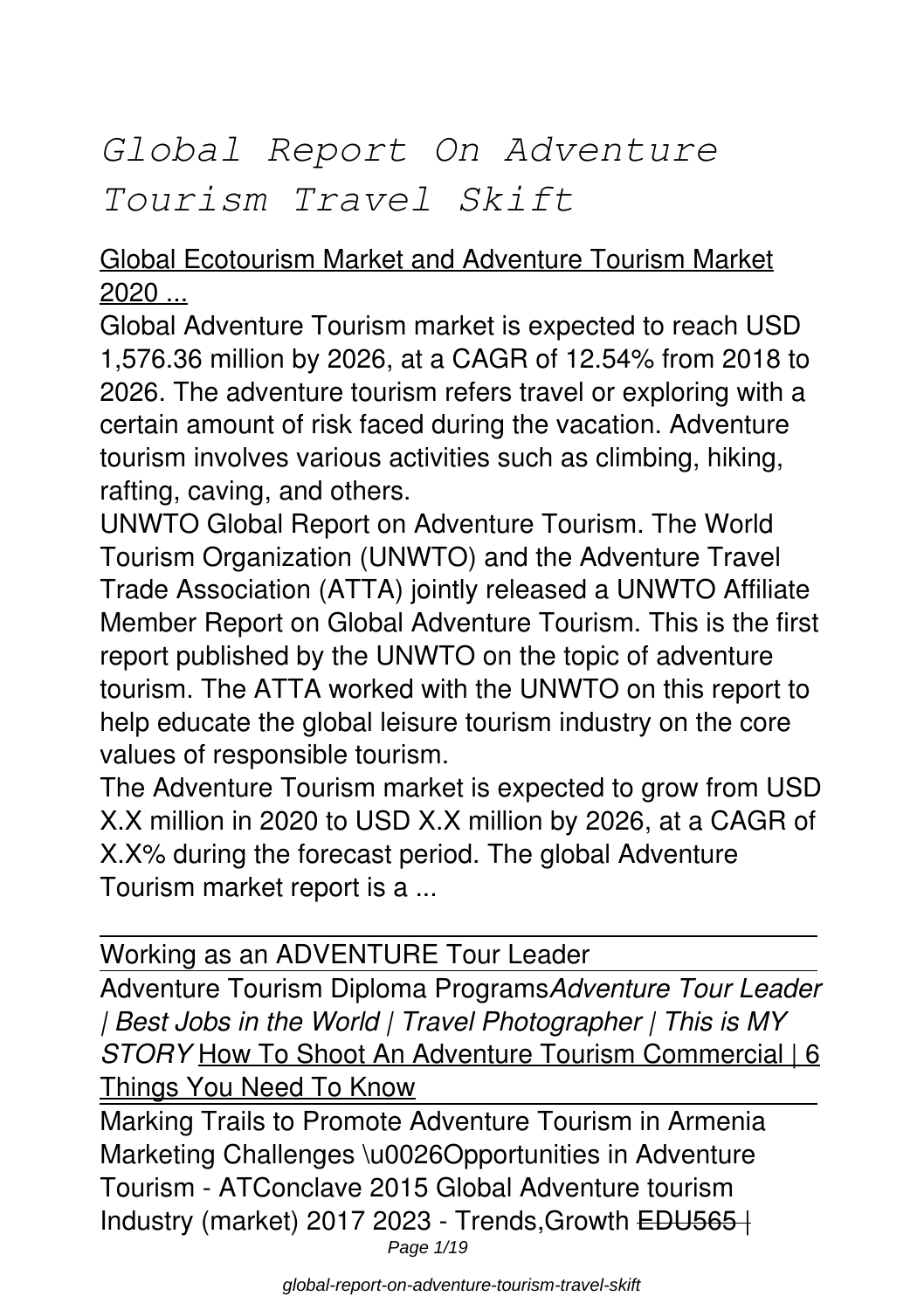ADVENTURE TOURISM Global Adventure tourism Industry (market) 2017 2023 - Trends,Growth *Global Book Tour Marketing Package* Insurers Abandon Adventure Tourism Rethinking Adventure Tourism *Joe Rogan Experience #725 - Graham Hancock \u0026 Randall Carlson* Travel Talk: Adventure Tourism Post Covid-19 Q \u0026 A with Dan Chitila ATTA \u0026 UNWTO Release Report on Global Adventure Tourism Industry Adventure Tourism; the challenges and opportunities for Ireland *Adventure Tourism* Welcome to Adventure Tourism

Adventure Tourism in Costa Rica

How to travel the world with almost no money | Tomislav Perko | TEDxTUHHGlobal Report On Adventure Tourism UNWTO ‹Global Report on Adventure Tourism Adventure Tourism has grown exponentially worldwide over the past years with tourists visiting destinations previously undiscovered. This allows for new.

#### Global Report on Adventure Tourism - Skift

The Global Report on Adventure Travel offers a thorough, insightful analysis of the current and future adventure travel sector. It providing global trends, the current sector structure on a significant growing market, potential benefits, risks and sector challenges. Additionally, it provides a closer look at the links between the proper management of adventure travel for a sustainable, ethical tourism which contributes effectively to local communities and the environment.

#### Global Report on Adventure Tourism | UNWTO

UNWTO Global Report on Adventure Tourism. The World Tourism Organization (UNWTO) and the Adventure Travel Trade Association (ATTA) jointly released a UNWTO Affiliate Member Report on Global Adventure Tourism. This is the first

Page 2/19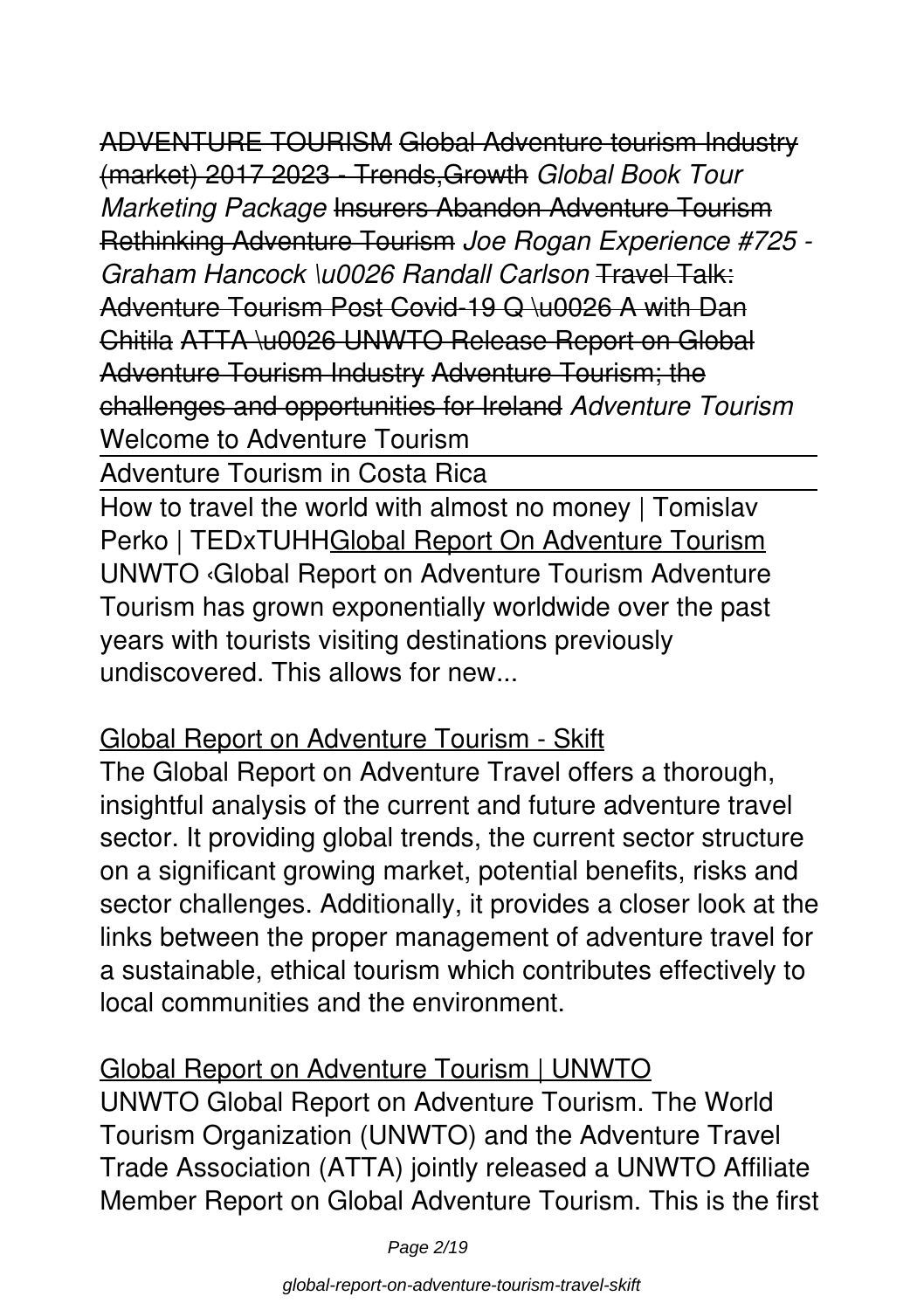report published by the UNWTO on the topic of adventure tourism. The ATTA worked with the UNWTO on this report to help educate the global leisure tourism industry on the core values of responsible tourism.

#### UNWTO Global Report on Adventure Tourism

Global Adventure Tourism Market report has been compiled through extensive primary research (through analytical research, market survey and observations) and secondary research.

Global Adventure Tourism Market Comprehensive Study ... Global Report on Adventure Tourism Adventure Tourism has grown exponentially worldwide over the past years with tourists visiting destinations previously undiscovered. This allows for new destinations to market themselves as truly unique, appealing to those travellers looking for rare, incomparable experiences.

Global Report on Adventure Tourism - TravelBiz Monitor Technavio's report, Global Adventure Tourism Market 2018-2022, has been prepared based on an in-depth market analysis with inputs from industry experts. The report covers the market landscape and its growth prospects over the coming years. The report also includes a discussion of the key vendors operating in this market.

Global Adventure Tourism Market 2018-2022 - ReportLinker Global Adventure Tourism market is expected to reach USD 1,576.36 million by 2026, at a CAGR of 12.54% from 2018 to 2026. The adventure tourism refers travel or exploring with a certain amount of risk faced during the vacation. Adventure tourism involves various activities such as climbing, hiking, rafting, caving, and others.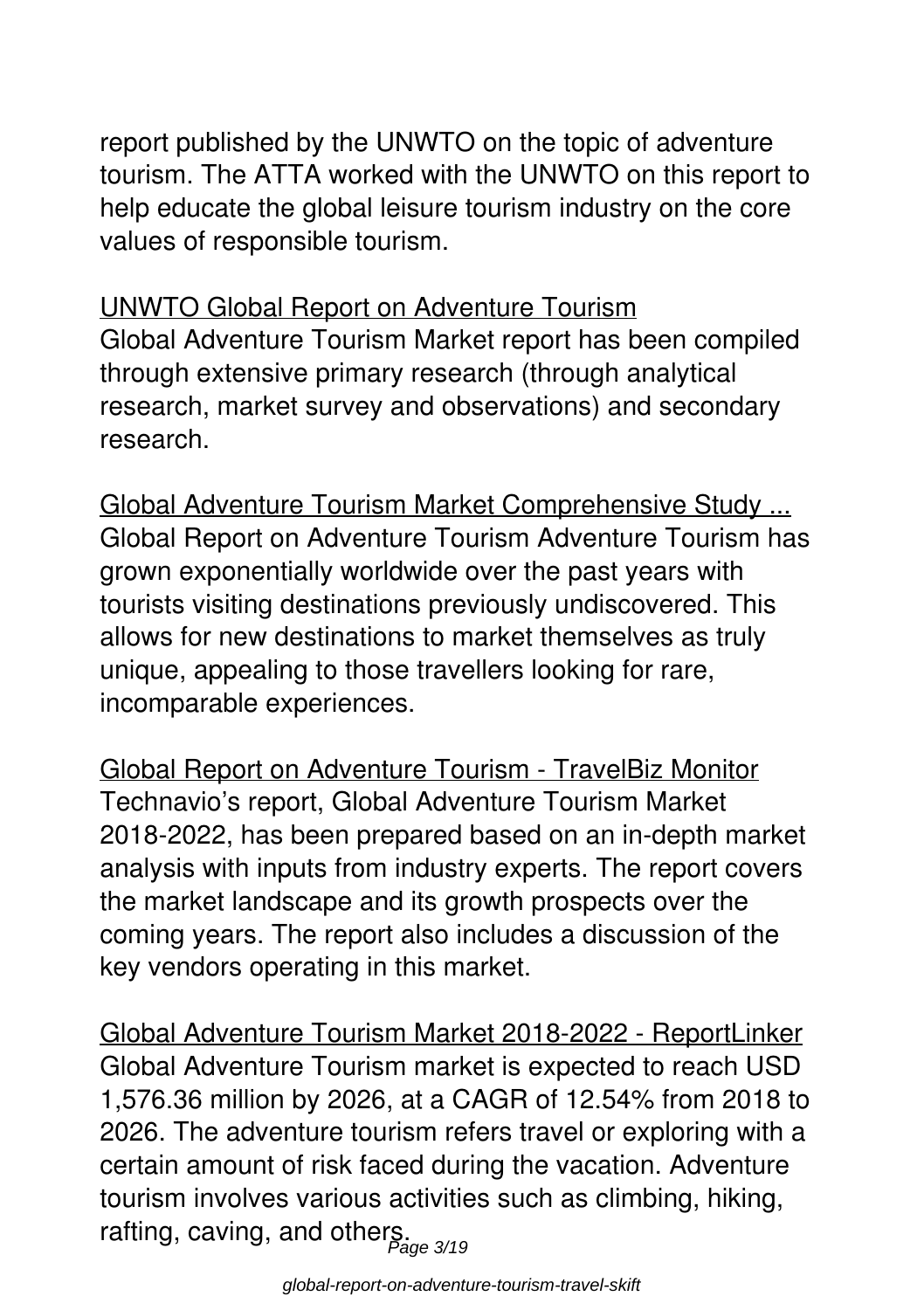Adventure Tourism Market size, growth and industry ... Against this backdrop, The Global Report on Adventure Travel offers a thorough insightful analysis of the current and future adventure travel sector, providing global trends and structural knowledge on a significant, growing market, which is rapidly expanding, particularly in these new destinations. The Report highlights the importance of public-private sector collaboration initiatives within the adventure tourism sector.

Affiliate Members Global Report, Volume 9 – Global Report ... The adventure travel market grew at an incredible rate of 65 percent yearly from 2009-2013. That's the conclusion of a consumer report compiled by the Adventure Travel Trade Association (ATTA) and The George Washington University . The Adventure Tourism Market Study (ATMS) compiled data from three regions: North America, South America, and Europe. According to the UNWTO, those three regions collectively represent 70 percent of international outbound departures.

Adventure Tourism Is the Fastest-Growing Global Niche Positive and negative impact of adventure tourism July 5, 2018 by Alan Behrens Tourism is one of the main drivers of the world economy and it also happens to be a major industry. When it comes to the question of traveling to a certain location, it depends more on the country in question than anything else.

Positive and negative impact of adventure tourism - Pros ... Adventure tourism is a type of tourism which involves travel in some remote areas where you have to face certain degree of risk while exploring the place during the vacation. Activities like...

Page 4/19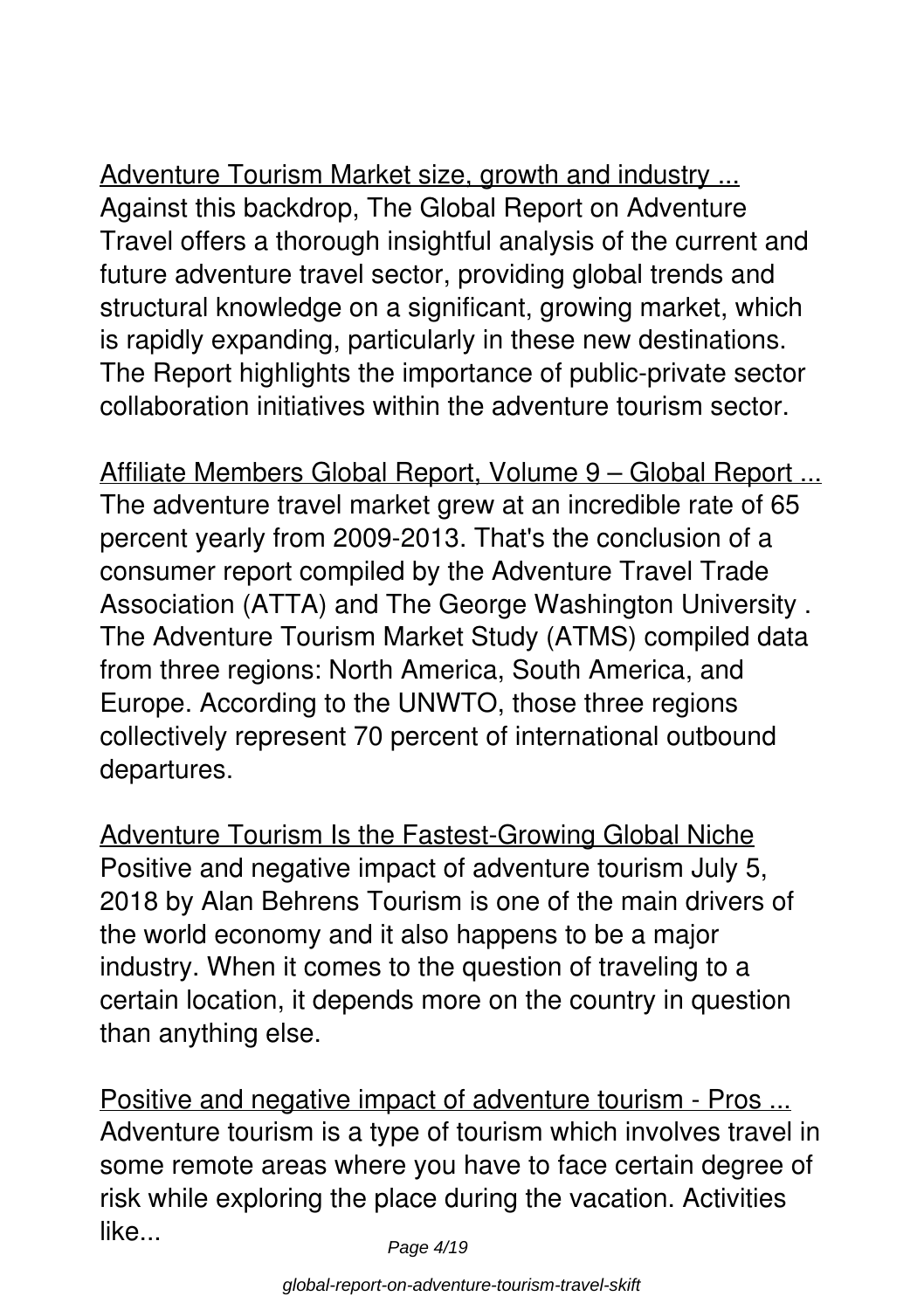#### Global Ecotourism Market and Adventure Tourism Market  $2020...$

(Adventuretravel.biz) The World Tourism Organization (UNWTO) and the Adventure Travel Trade Association (ATTA) jointly released a UNWTO Affiliate Member Report on Global Adventure Tourism. This is the first report published by the UNWTO on the topic of adventure tourism. The ATTA worked with the UNWTO on this report to help educate the global leisure tourism industry on the core values of ...

UNWTO releases Global Report on Adventure Tourism Home » Reports » Global Adventure Tourism Market Size, Status and Forecast 2019-2025. Latest Update: Impact of current COVID-19 situation has been considered in this report while making the analysis. Global Adventure Tourism Market Size, Status and Forecast 2019-2025. Report ID: 24369 3300 Machinery & Equipment Dataintelo 130 Pages 4.5 (41)

#### Global Adventure Tourism Market Size, Status and Forecast ...

The Adventure Tourism market is expected to grow from USD X.X million in 2020 to USD X.X million by 2026, at a CAGR of X.X% during the forecast period. The global Adventure Tourism market report is a ...

#### Global Adventure Tourism Market Report 2020 by Key Players ...

The UNWTO Global Report on Adventure Tourism, published jointly with the Adventure Travel Trade Association (ATTA), is a first approach by UNWTO on the topic of adventure tourism. The report provides insight into the close relation between adventure tourism and responsible tourism. ATTA, a UNWTO Affiliate Member, has proyided key input in this report to help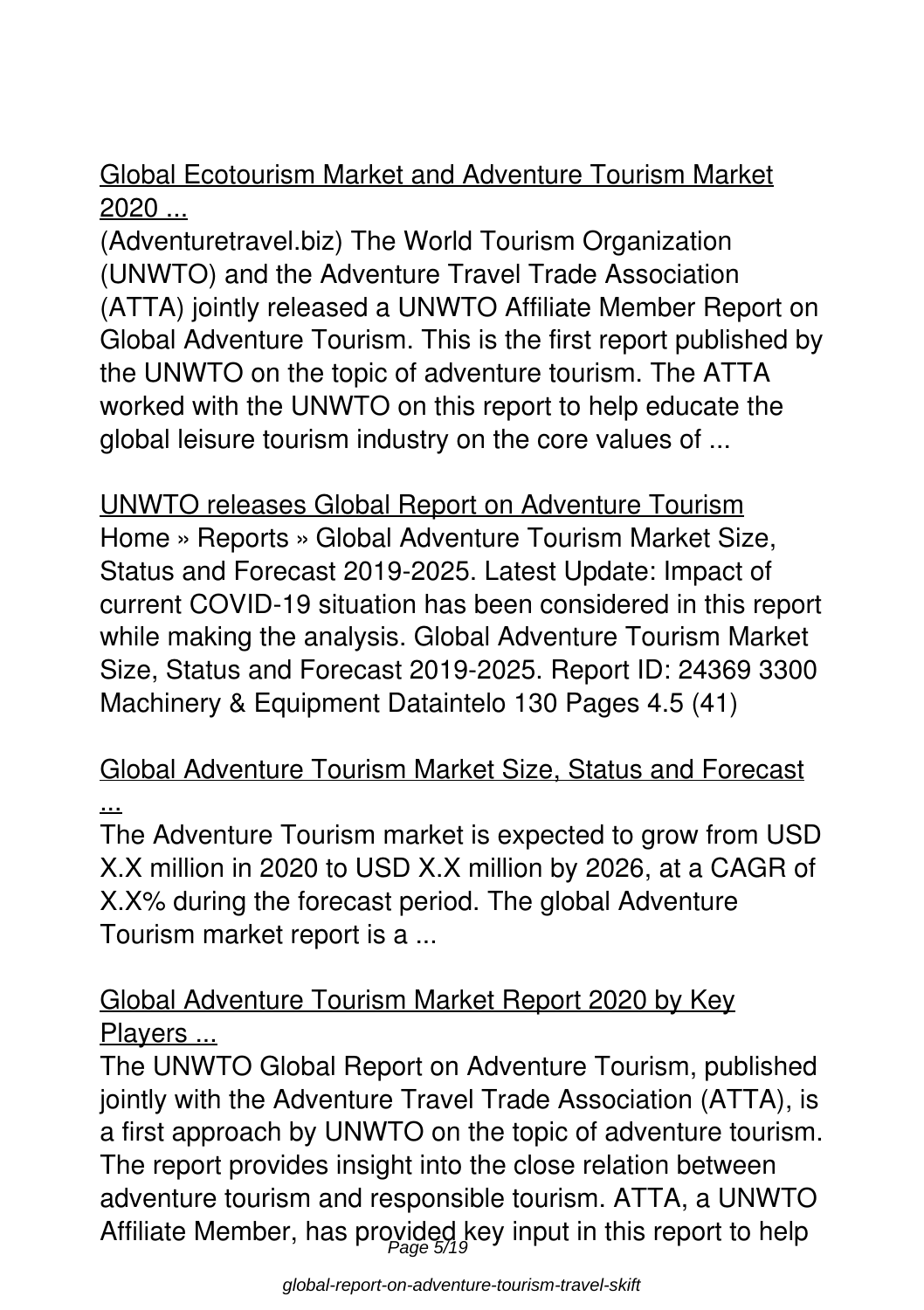increase awareness among the global tourism sector on the core values of responsible tourism.

UNWTO and the Adventure Travel Trade Association release ...

Seattle, WA – November 4, 2014 – The UNWTO Global Report on Adventure Tourism, published jointly with the Adventure Travel Trade Association (ATTA), is a first approach by UNWTO on the topic of adventure tourism. The report provides insight into the close relation between adventure tourism and responsible tourism. ATTA, a UNWTO Affiliate Member, has provided key input in this report to help increase awareness among the global tourism sector on the core values of responsible tourism.

U.N. World Tourism Organization and the Adventure Travel ... Industry-led reports, including the Adventure Travel Trade Association (2016) and UN World Tourism Organization's (UNWTO) (2014) Global Report on Adventure Tourism, feel these characteristics...

#### (PDF) Adventure Tourism - ResearchGate

Adventure tourism is defined as the movement of the people from one to another place outside their comfort zone for exploration or travel to remote areas, exotic and possibly hostile areas. Adventure tourism is a type of tourism in which tourist do some adventures activities like as skydiving, hill climbing, scuba diving.

Global Adventure Tourism Market Comprehensive Study ... UNWTO Global Report on Adventure Page 6/19

global-report-on-adventure-tourism-travel-skift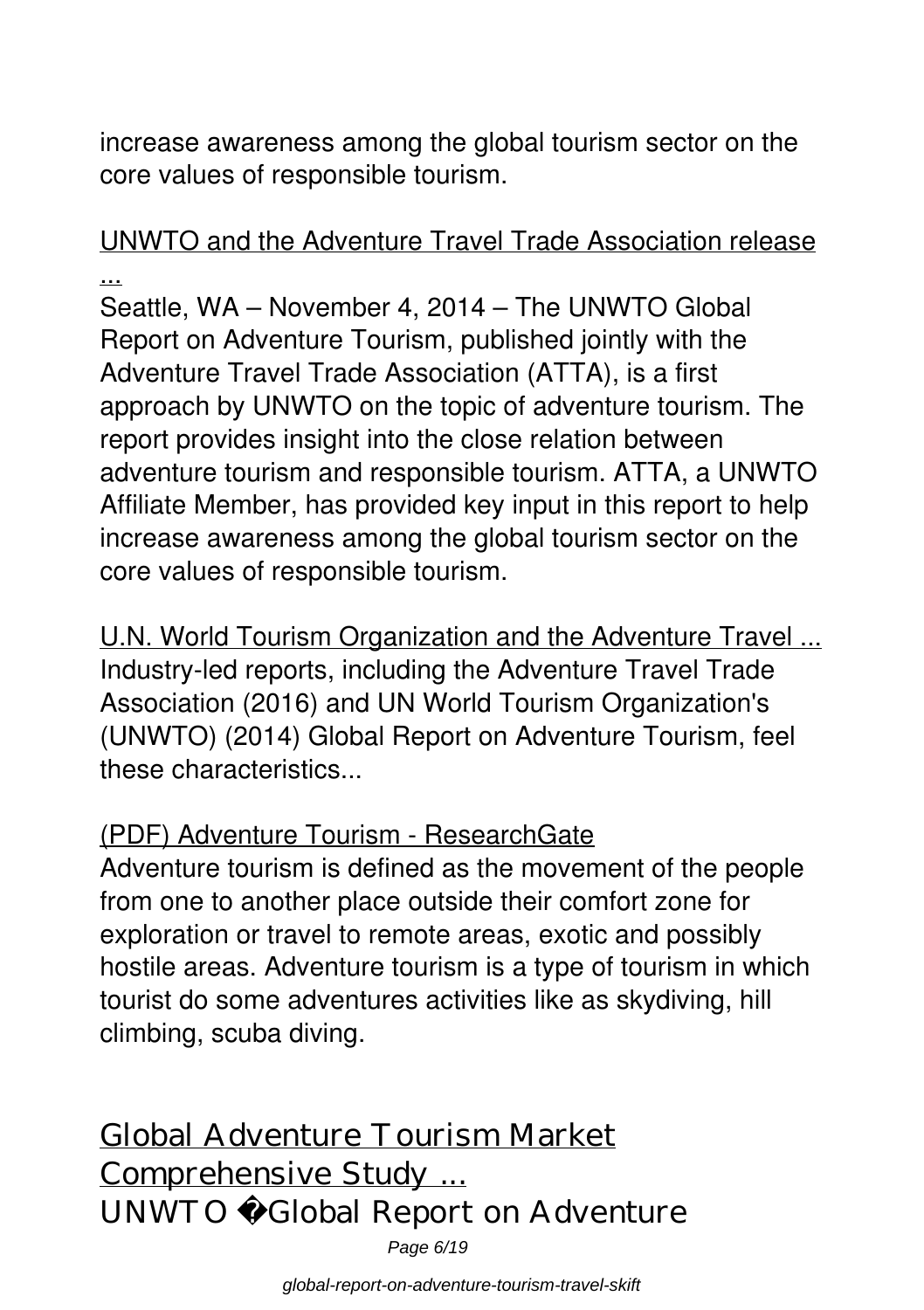Tourism Adventure Tourism has grown exponentially worldwide over the past years with tourists visiting destinations previously undiscovered. This allows for new...

Global Adventure Tourism Market 2018-2022 - ReportLinker

UNWTO and the Adventure Travel Trade Association release ...

#### *Global Adventure Tourism Market Size, Status and Forecast ...*

*Adventure Tourism Market size, growth and industry ... Global Report on Adventure Tourism - Skift Home » Reports » Global Adventure Tourism Market Size, Status and Forecast 2019-2025. Latest Update: Impact of current COVID-19 situation has been considered in this report while making the analysis. Global Adventure Tourism Market Size, Status and Forecast 2019-2025. Report ID: 24369 3300 Machinery & Equipment Dataintelo 130 Pages 4.5 (41)*

# **Global Report on Adventure Tourism - TravelBiz Monitor**

**Industry-led reports, including the Adventure Travel Trade Association (2016) and UN World Tourism Organization's (UNWTO) (2014) Global Report on Adventure Tourism, feel these characteristics... Global Report on Adventure Tourism | UNWTO The adventure travel market grew at an incredible rate of 65 percent yearly from 2009-2013. That's the**

Page 7/19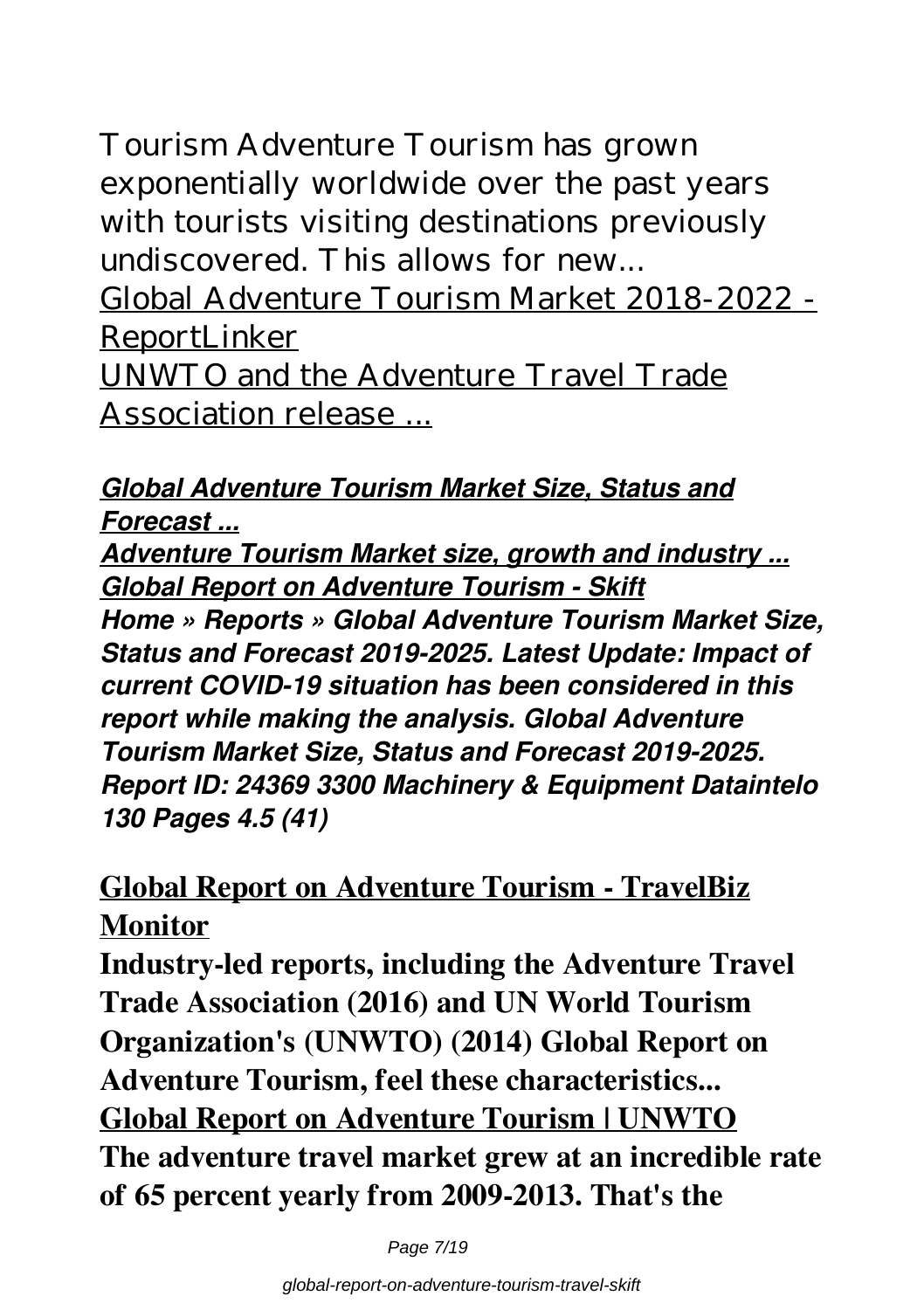**conclusion of a consumer report compiled by the Adventure Travel Trade Association (ATTA) and The George Washington University . The Adventure Tourism Market Study (ATMS) compiled data from three regions: North America, South America, and Europe. According to the UNWTO, those three regions collectively represent 70 percent of international outbound departures.**

**Global Report on Adventure Tourism Adventure Tourism has grown exponentially worldwide over the past years with tourists visiting destinations previously undiscovered. This allows for new destinations to market themselves as truly unique, appealing to those travellers looking for rare, incomparable experiences.**

**Working as an ADVENTURE Tour Leader Adventure Tourism Diploma Programs***Adventure Tour Leader | Best Jobs in the World | Travel Photographer | This is MY STORY* **How To Shoot An Adventure Tourism Commercial | 6 Things You Need To Know**

**Marking Trails to Promote Adventure Tourism in Armenia Marketing Challenges \u0026Opportunities in Adventure Tourism - ATConclave 2015 Global Adventure tourism Industry (market) 2017 2023 - Trends,Growth EDU565 | ADVENTURE TOURISM Global Adventure tourism Industry (market) 2017**

Page 8/19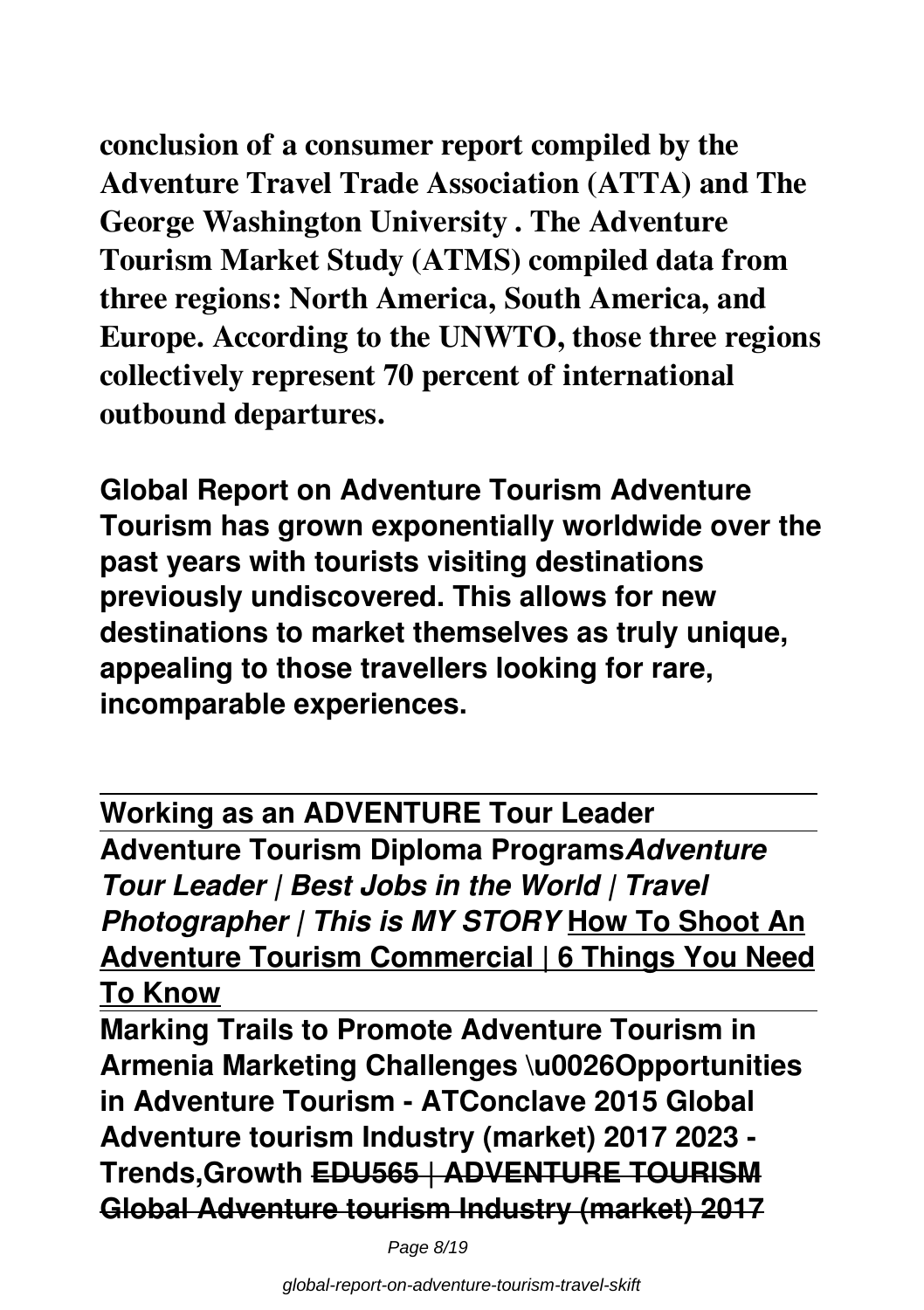**2023 - Trends,Growth** *Global Book Tour Marketing Package* **Insurers Abandon Adventure Tourism Rethinking Adventure Tourism** *Joe Rogan Experience #725 - Graham Hancock \u0026 Randall Carlson* **Travel Talk: Adventure Tourism Post Covid-19 Q \u0026 A with Dan Chitila ATTA \u0026 UNWTO Release Report on Global Adventure Tourism Industry Adventure Tourism; the challenges and opportunities for Ireland** *Adventure Tourism* **Welcome to Adventure Tourism Adventure Tourism in Costa Rica How to travel the world with almost no money | Tomislav Perko | TEDxTUHHGlobal Report On Adventure Tourism**

**UNWTO ‹Global Report on Adventure Tourism Adventure Tourism has grown exponentially worldwide over the past years with tourists visiting destinations previously undiscovered. This allows for new...**

**Global Report on Adventure Tourism - Skift The Global Report on Adventure Travel offers a thorough, insightful analysis of the current and future adventure travel sector. It providing global trends, the current sector structure on a significant growing market, potential benefits, risks and sector challenges. Additionally, it provides a closer look at the links between the proper management of adventure travel for a sustainable, ethical tourism which contributes effectively to local communities and the environment.**

Page 9/19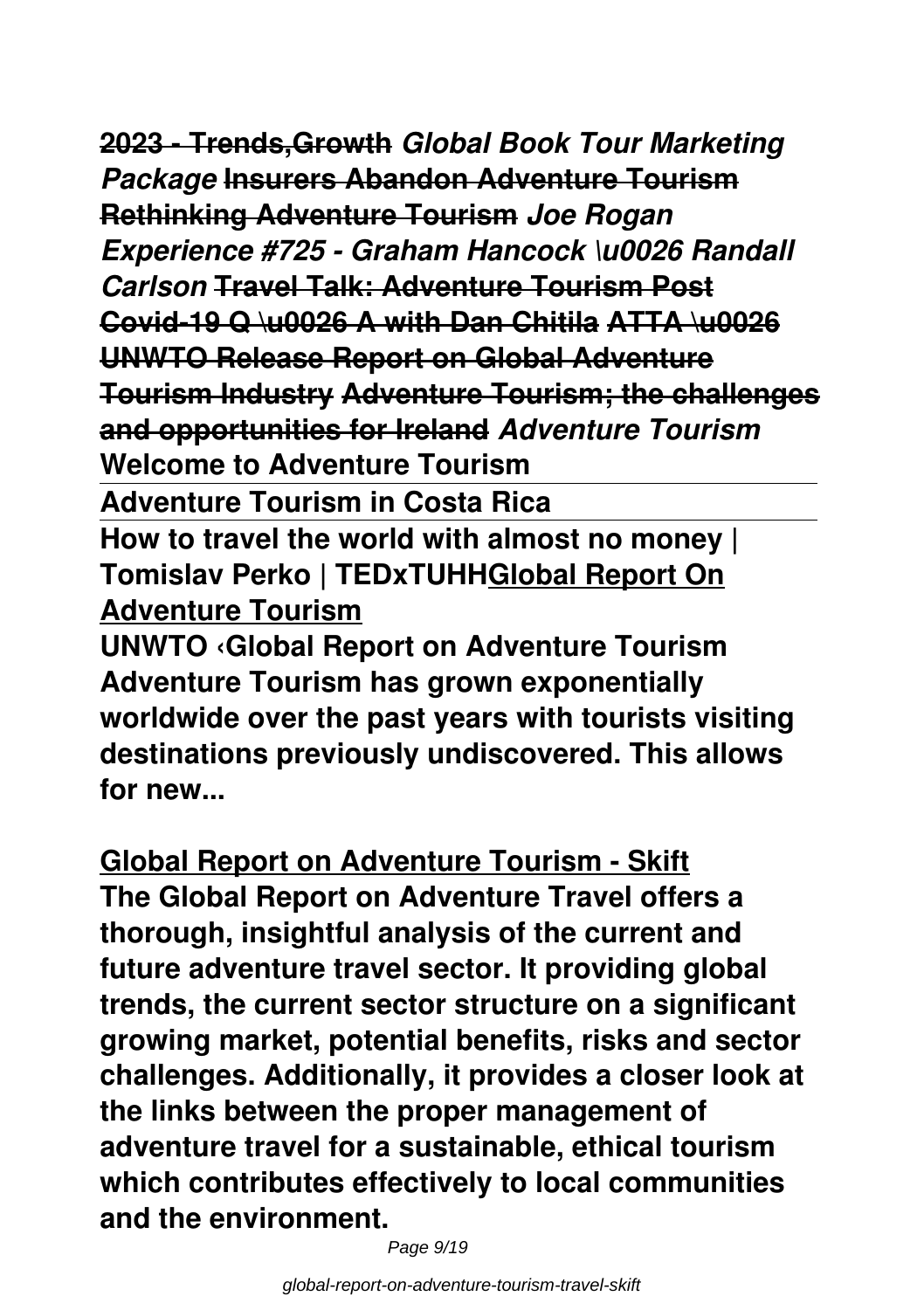# **Global Report on Adventure Tourism | UNWTO UNWTO Global Report on Adventure Tourism. The World Tourism Organization (UNWTO) and the Adventure Travel Trade Association (ATTA) jointly released a UNWTO Affiliate Member Report on Global Adventure Tourism. This is the first report published by the UNWTO on the topic of adventure tourism. The ATTA worked with the UNWTO on this report to help educate the global leisure tourism industry on the core values of responsible tourism.**

**UNWTO Global Report on Adventure Tourism Global Adventure Tourism Market report has been compiled through extensive primary research (through analytical research, market survey and observations) and secondary research.**

# **Global Adventure Tourism Market Comprehensive Study ...**

**Global Report on Adventure Tourism Adventure Tourism has grown exponentially worldwide over the past years with tourists visiting destinations previously undiscovered. This allows for new destinations to market themselves as truly unique, appealing to those travellers looking for rare, incomparable experiences.**

# **Global Report on Adventure Tourism - TravelBiz Monitor**

**Technavio's report, Global Adventure Tourism**

Page 10/19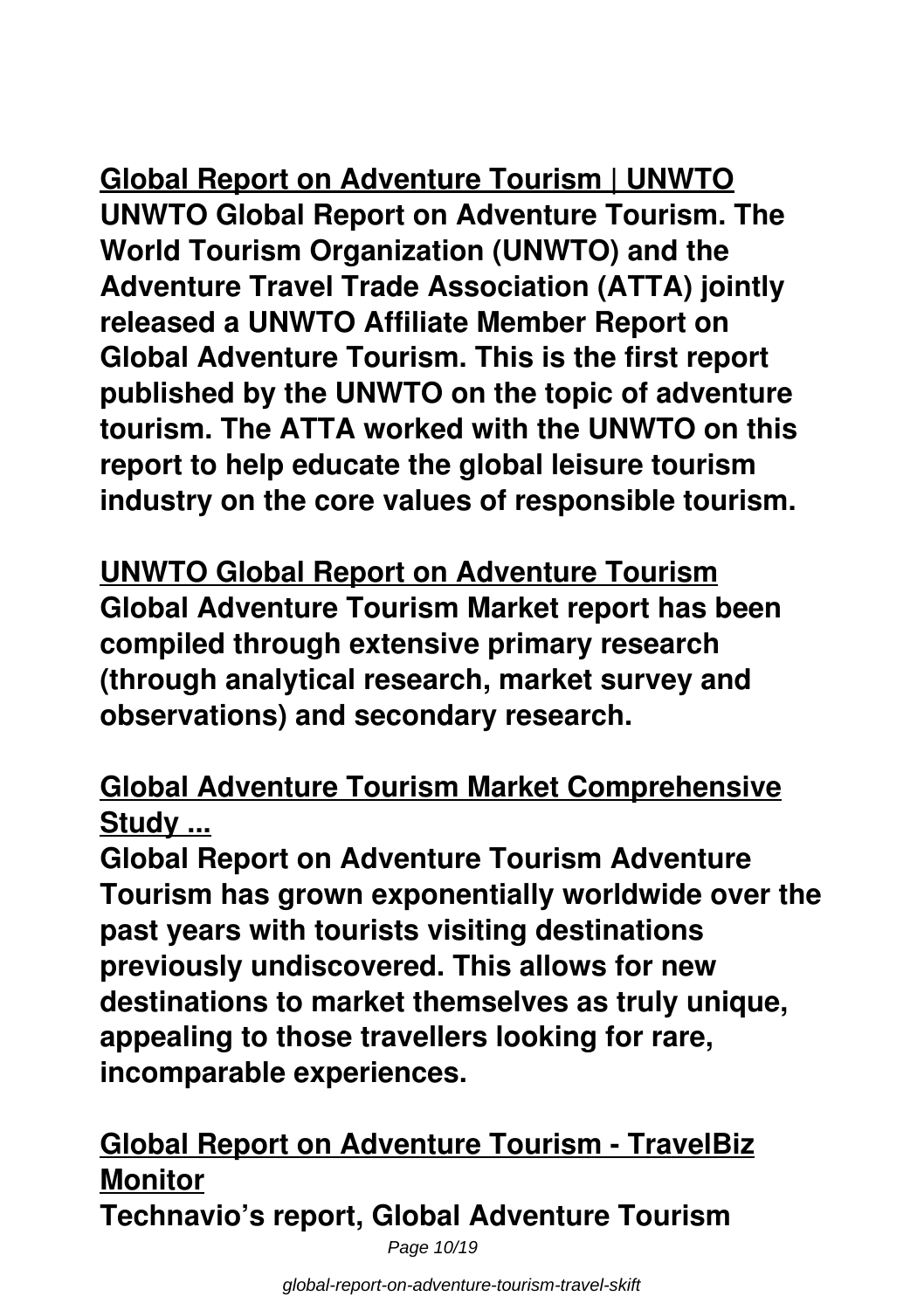**Market 2018-2022, has been prepared based on an indepth market analysis with inputs from industry experts. The report covers the market landscape and its growth prospects over the coming years. The report also includes a discussion of the key vendors operating in this market.**

# **Global Adventure Tourism Market 2018-2022 - ReportLinker**

**Global Adventure Tourism market is expected to reach USD 1,576.36 million by 2026, at a CAGR of 12.54% from 2018 to 2026. The adventure tourism refers travel or exploring with a certain amount of risk faced during the vacation. Adventure tourism involves various activities such as climbing, hiking, rafting, caving, and others.**

#### **Adventure Tourism Market size, growth and industry ...**

**Against this backdrop, The Global Report on Adventure Travel offers a thorough insightful analysis of the current and future adventure travel sector, providing global trends and structural knowledge on a significant, growing market, which is rapidly expanding, particularly in these new destinations. The Report highlights the importance of public-private sector collaboration initiatives within the adventure tourism sector.**

# **Affiliate Members Global Report, Volume 9 – Global Report ...**

Page 11/19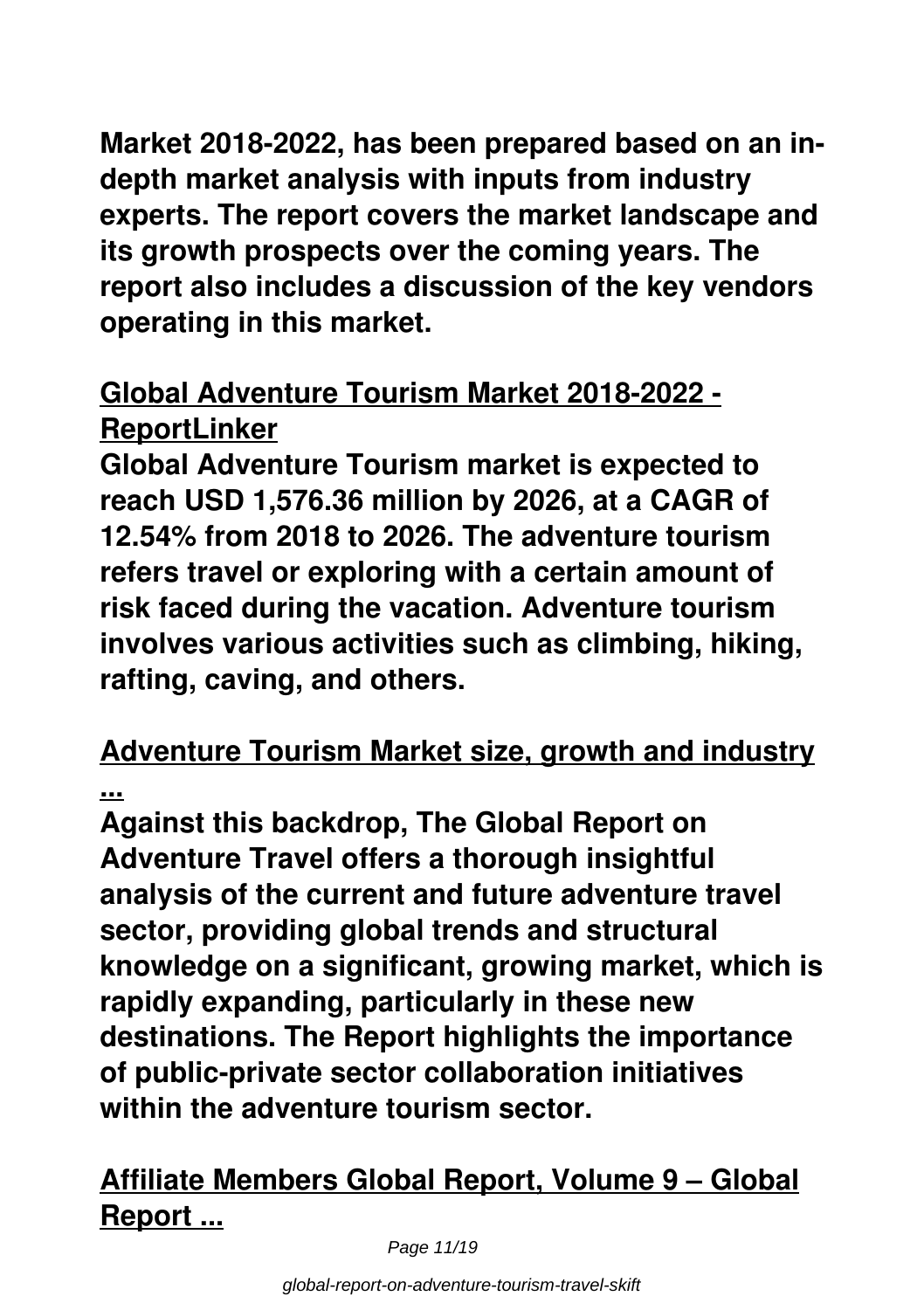**The adventure travel market grew at an incredible rate of 65 percent yearly from 2009-2013. That's the conclusion of a consumer report compiled by the Adventure Travel Trade Association (ATTA) and The George Washington University . The Adventure Tourism Market Study (ATMS) compiled data from three regions: North America, South America, and Europe. According to the UNWTO, those three regions collectively represent 70 percent of international outbound departures.**

# **Adventure Tourism Is the Fastest-Growing Global Niche**

**Positive and negative impact of adventure tourism July 5, 2018 by Alan Behrens Tourism is one of the main drivers of the world economy and it also happens to be a major industry. When it comes to the question of traveling to a certain location, it depends more on the country in question than anything else.**

# **Positive and negative impact of adventure tourism - Pros ...**

**Adventure tourism is a type of tourism which involves travel in some remote areas where you have to face certain degree of risk while exploring the place during the vacation. Activities like...**

# **Global Ecotourism Market and Adventure Tourism Market 2020 ...**

**(Adventuretravel.biz) The World Tourism**

Page 12/19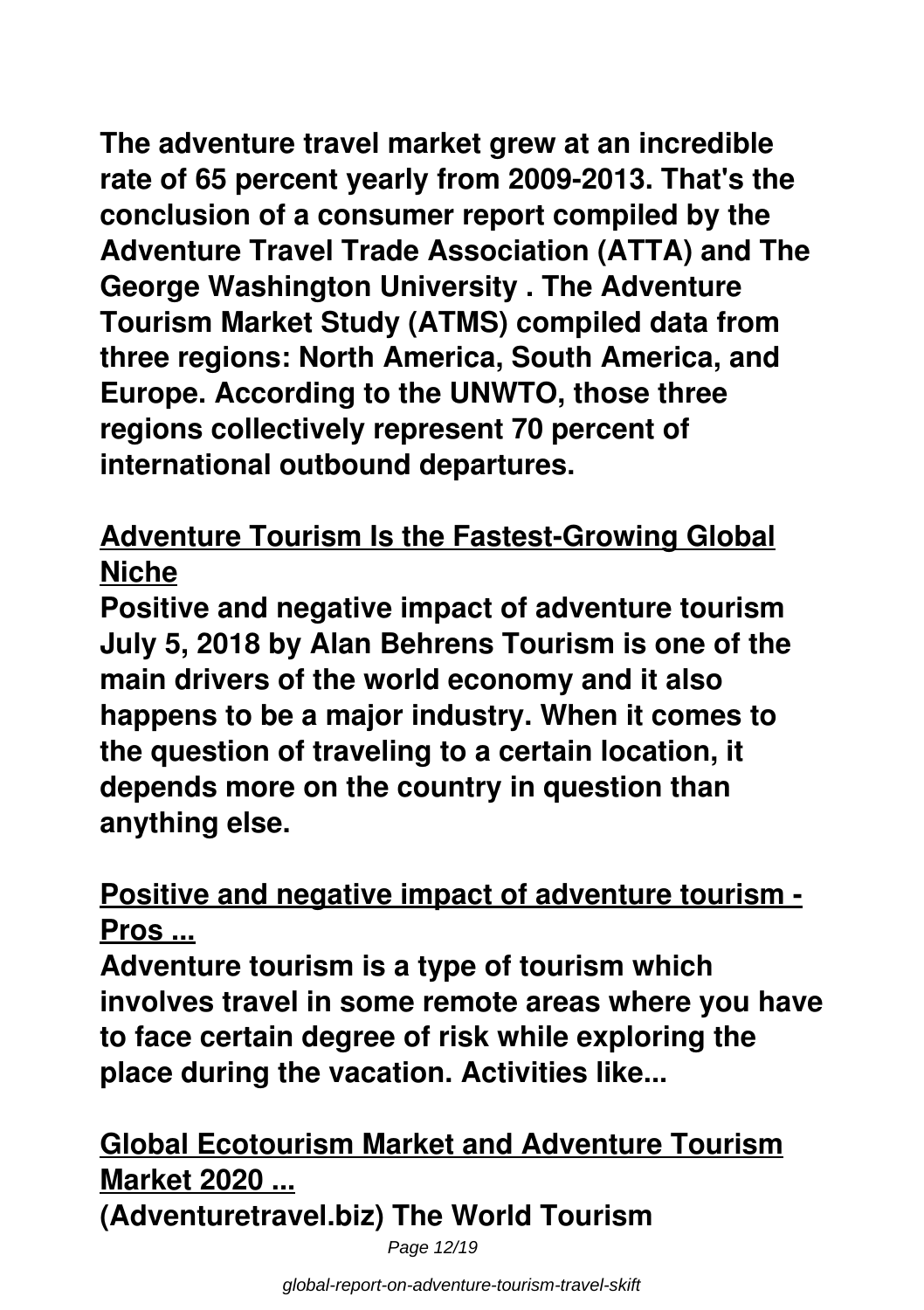**Organization (UNWTO) and the Adventure Travel Trade Association (ATTA) jointly released a UNWTO Affiliate Member Report on Global Adventure Tourism. This is the first report published by the UNWTO on the topic of adventure tourism. The ATTA worked with the UNWTO on this report to help educate the global leisure tourism industry on the core values of ...**

### **UNWTO releases Global Report on Adventure Tourism**

**Home » Reports » Global Adventure Tourism Market Size, Status and Forecast 2019-2025. Latest Update: Impact of current COVID-19 situation has been considered in this report while making the analysis. Global Adventure Tourism Market Size, Status and Forecast 2019-2025. Report ID: 24369 3300 Machinery & Equipment Dataintelo 130 Pages 4.5 (41)**

# **Global Adventure Tourism Market Size, Status and Forecast ...**

**The Adventure Tourism market is expected to grow from USD X.X million in 2020 to USD X.X million by 2026, at a CAGR of X.X% during the forecast period. The global Adventure Tourism market report is a ...**

# **Global Adventure Tourism Market Report 2020 by Key Players ...**

**The UNWTO Global Report on Adventure Tourism, published jointly with the Adventure Travel Trade**

Page 13/19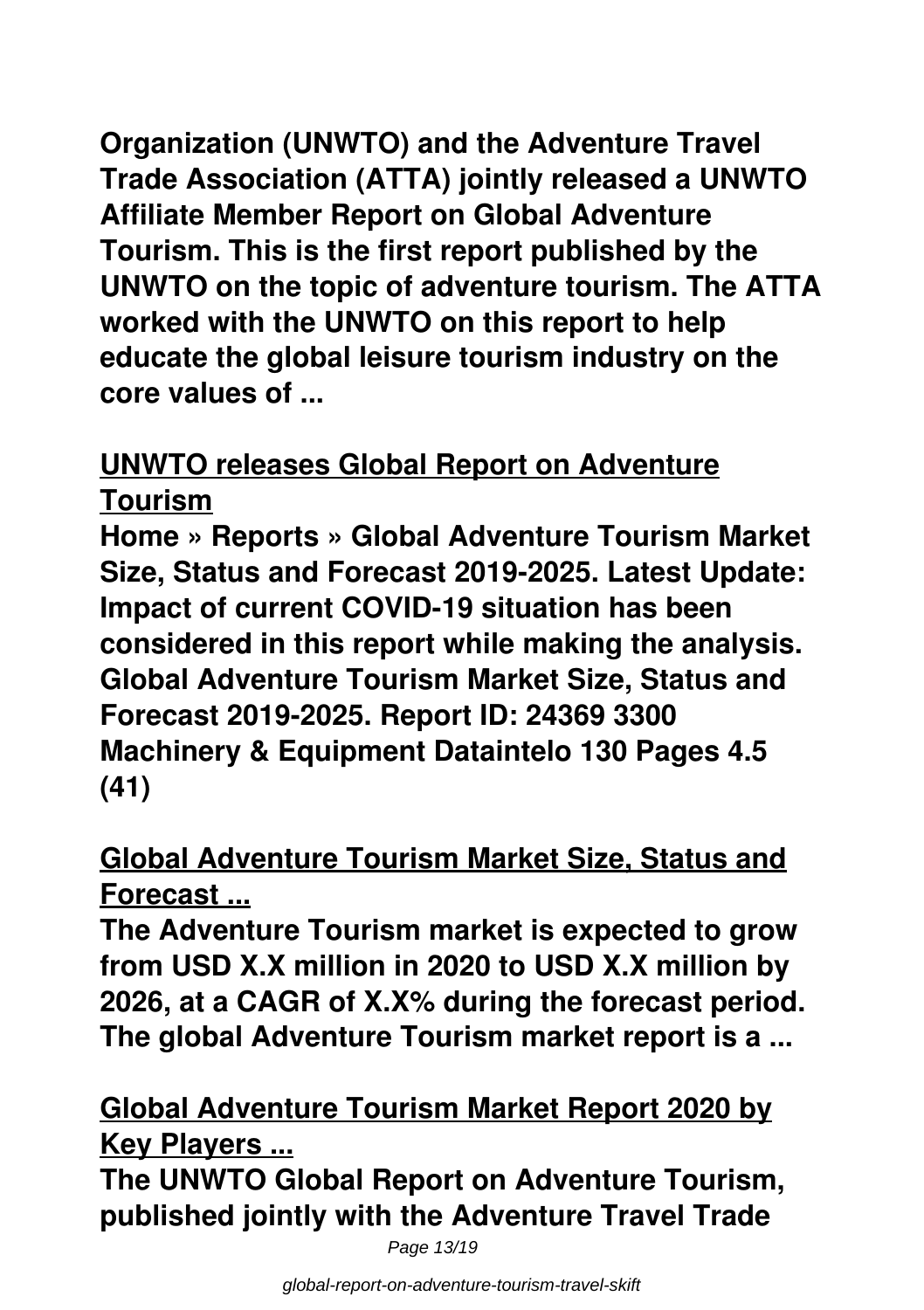**Association (ATTA), is a first approach by UNWTO on the topic of adventure tourism. The report provides insight into the close relation between adventure tourism and responsible tourism. ATTA, a UNWTO Affiliate Member, has provided key input in this report to help increase awareness among the global tourism sector on the core values of responsible tourism.**

### **UNWTO and the Adventure Travel Trade Association release ...**

**Seattle, WA – November 4, 2014 – The UNWTO Global Report on Adventure Tourism, published jointly with the Adventure Travel Trade Association (ATTA), is a first approach by UNWTO on the topic of adventure tourism. The report provides insight into the close relation between adventure tourism and responsible tourism. ATTA, a UNWTO Affiliate Member, has provided key input in this report to help increase awareness among the global tourism sector on the core values of responsible tourism.**

### **U.N. World Tourism Organization and the Adventure Travel ...**

**Industry-led reports, including the Adventure Travel Trade Association (2016) and UN World Tourism Organization's (UNWTO) (2014) Global Report on Adventure Tourism, feel these characteristics...**

**(PDF) Adventure Tourism - ResearchGate Adventure tourism is defined as the movement of the**

Page 14/19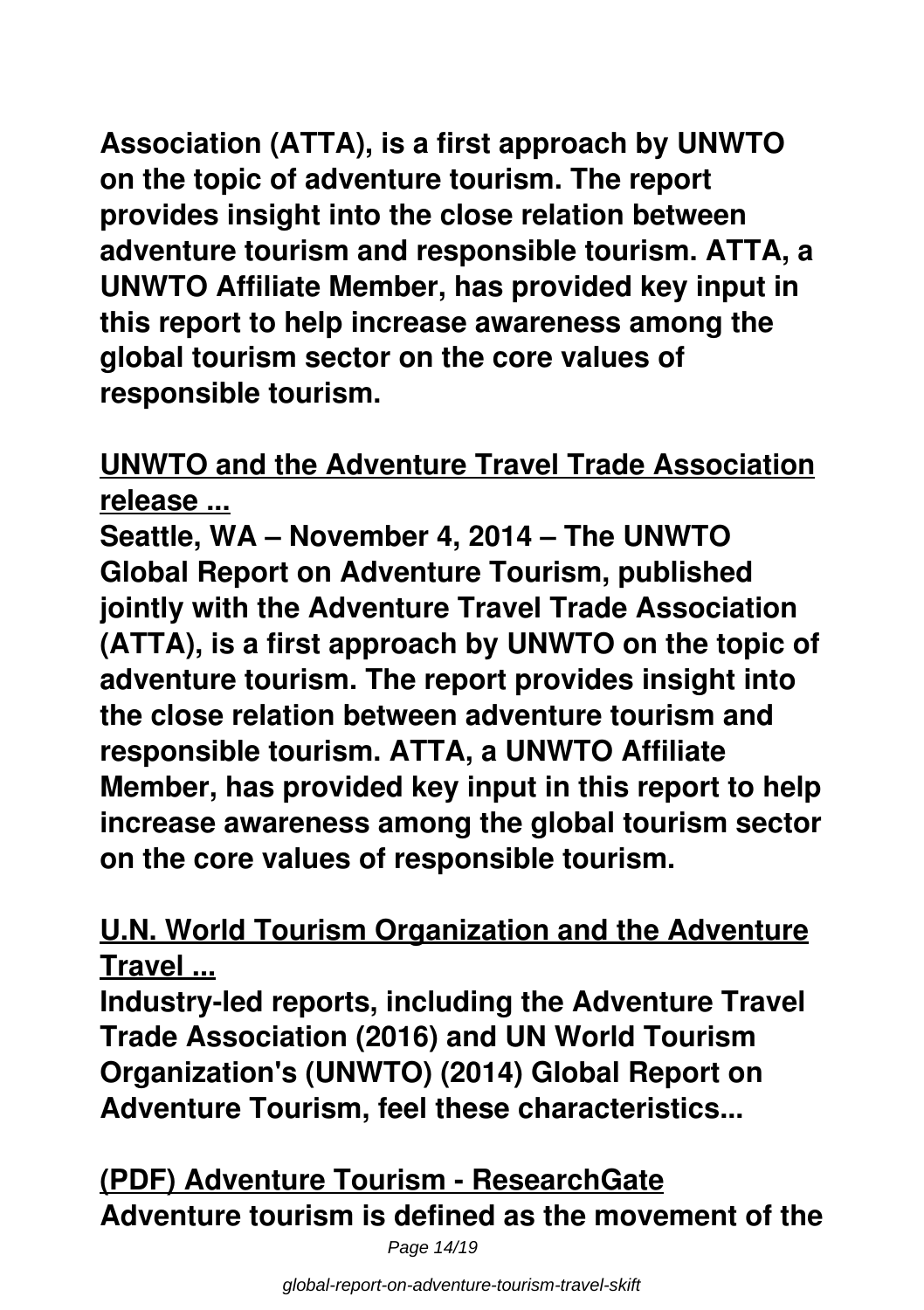**people from one to another place outside their comfort zone for exploration or travel to remote areas, exotic and possibly hostile areas. Adventure tourism is a type of tourism in which tourist do some adventures activities like as skydiving, hill climbing, scuba diving.**

**Adventure tourism is defined as the movement of the people from one to another place outside their comfort zone for exploration or travel to remote areas, exotic and possibly hostile areas. Adventure tourism is a type of tourism in which tourist do some adventures activities like as skydiving, hill climbing, scuba diving.**

# **Affiliate Members Global Report, Volume 9 – Global Report ...**

Adventure tourism is a type of tourism which involves travel in some remote areas where you have to face certain degree of risk while exploring the place during the vacation. Activities like... Adventure Tourism Is the Fastest-Growing Global Niche Technavio's report, Global Adventure Tourism Market 2018-2022, has been prepared based on an in-depth market analysis with inputs from industry experts. The report covers the market landscape and its growth prospects over the coming years. The report also includes a discussion of the key vendors operating in this market.

# *U.N. World Tourism Organization and the Adventure Travel ...* Page 15/19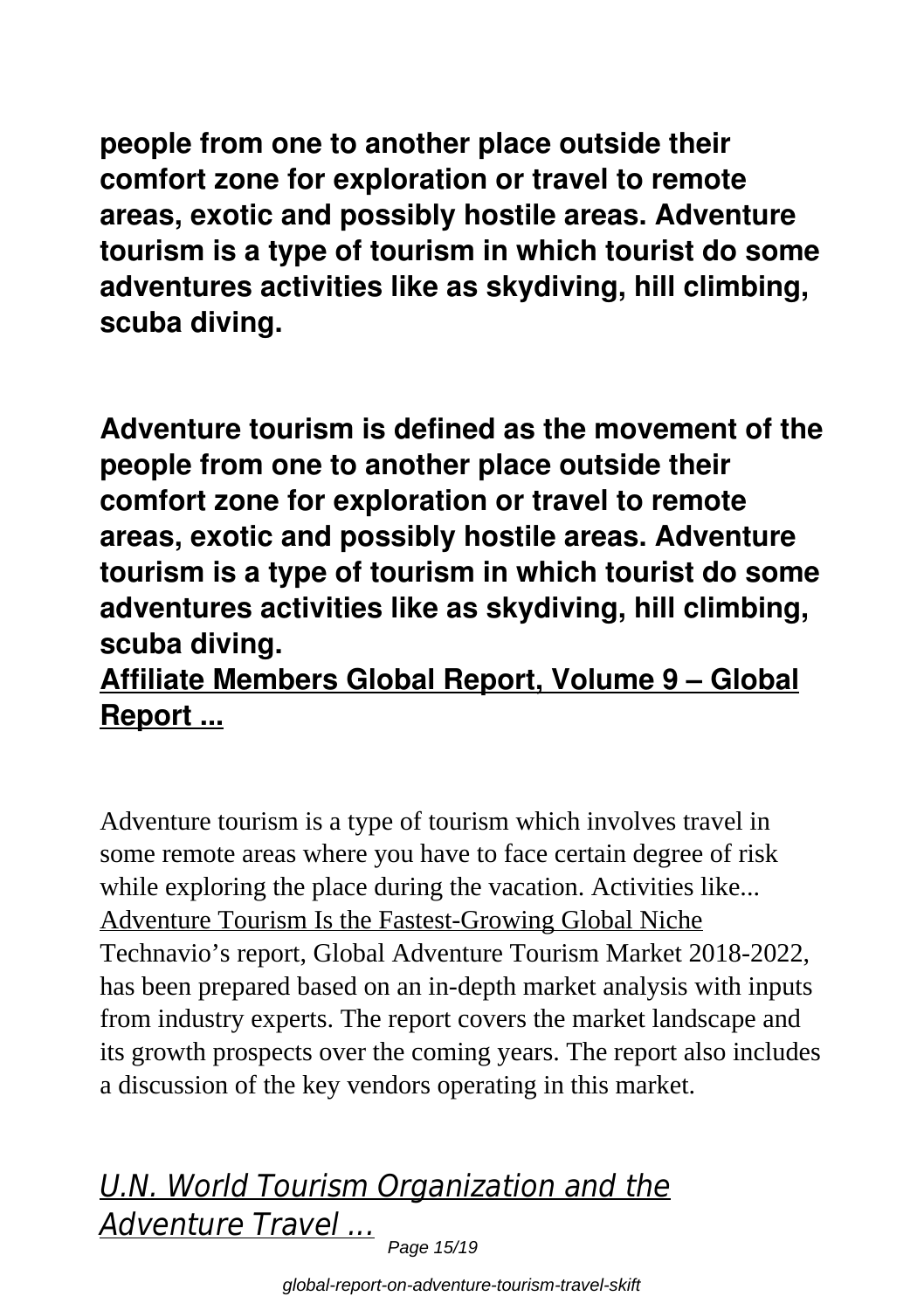*Working as an ADVENTURE Tour Leader*

*Adventure Tourism Diploma ProgramsAdventure Tour Leader | Best Jobs in the World | Travel Photographer | This is MY STORY How To Shoot An Adventure Tourism Commercial | 6 Things You Need To Know*

*Marking Trails to Promote Adventure Tourism in Armenia Marketing Challenges \u0026Opportunities in Adventure Tourism - ATConclave 2015 Global Adventure tourism Industry (market) 2017 2023 - Trends,Growth EDU565 | ADVENTURE TOURISM Global Adventure tourism Industry (market) 2017 2023 - Trends,Growth Global Book Tour Marketing Package Insurers Abandon Adventure Tourism Rethinking Adventure Tourism Joe Rogan Experience #725 - Graham Hancock \u0026 Randall Carlson Travel Talk: Adventure Tourism Post Covid-19 Q \u0026 A with Dan Chitila ATTA \u0026 UNWTO Release Report on Global Adventure Tourism Industry Adventure Tourism; the challenges and opportunities for Ireland Adventure Tourism Welcome to Adventure Tourism Adventure Tourism in Costa Rica How to travel the world with almost no money | Tomislav Perko | TEDxTUHHGlobal Report On Adventure Tourism*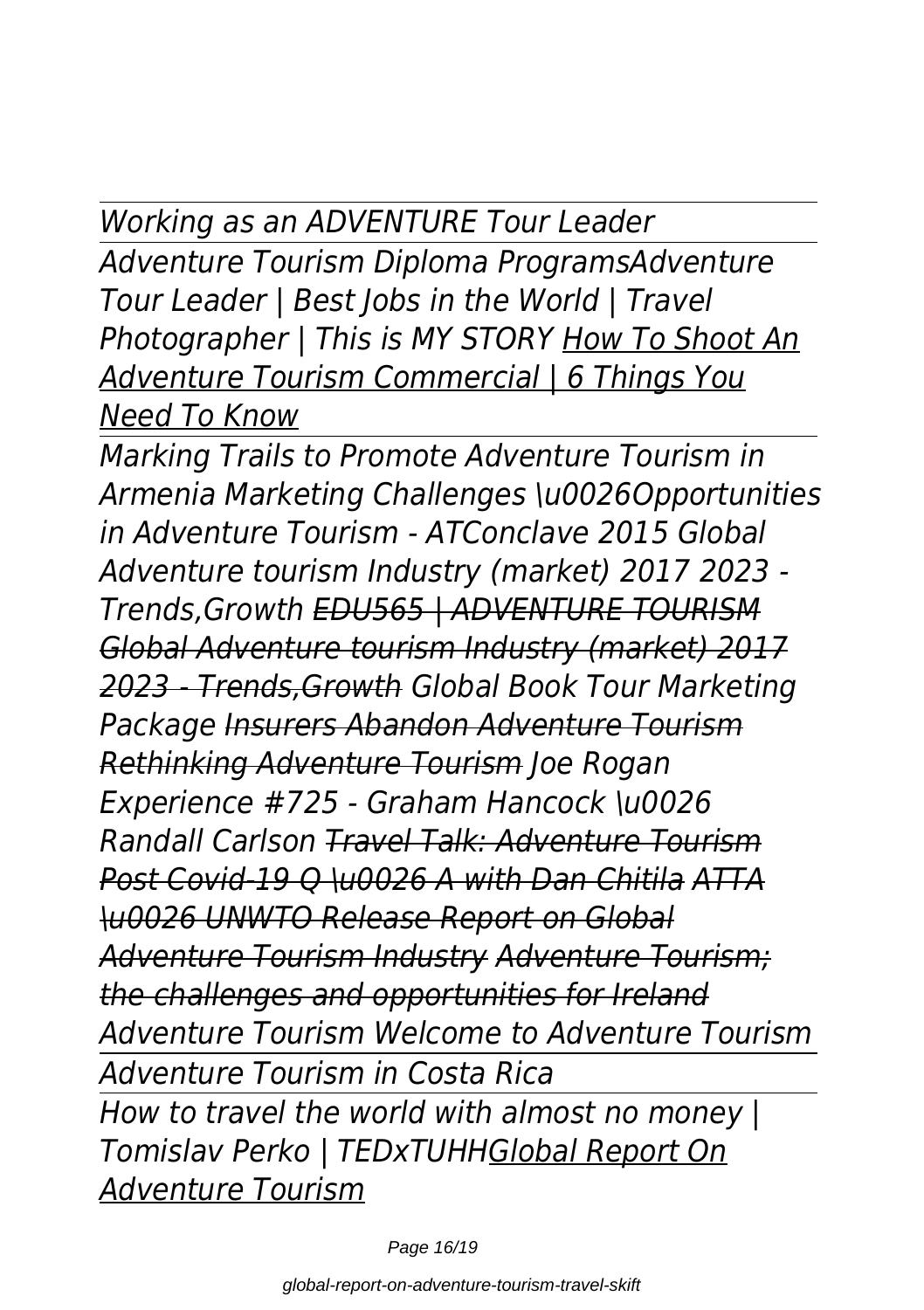# *(PDF) Adventure Tourism - ResearchGate*

*Seattle, WA – November 4, 2014 – The UNWTO Global Report on Adventure Tourism, published jointly with the Adventure Travel Trade Association (ATTA), is a first approach by UNWTO on the topic of adventure tourism. The report provides insight into the close relation between adventure tourism and responsible tourism. ATTA, a UNWTO Affiliate Member, has provided key input in this report to help increase awareness among the global tourism sector on the core values of responsible tourism.*

(Adventuretravel.biz) The World Tourism Organization (UNWTO) and the Adventure Travel Trade Association (ATTA) jointly released a UNWTO Affiliate Member Report on Global Adventure Tourism. This is the first report published by the UNWTO on the topic of adventure tourism. The ATTA worked with the UNWTO on this report to help educate the global leisure tourism industry on the core values of ...

The Global Report on Adventure Travel offers a thorough, insightful analysis of the current and future adventure travel sector. It providing global trends, the current sector structure on a significant growing market, potential benefits, risks and sector challenges. Additionally, it provides a closer look at the links between the

Page 17/19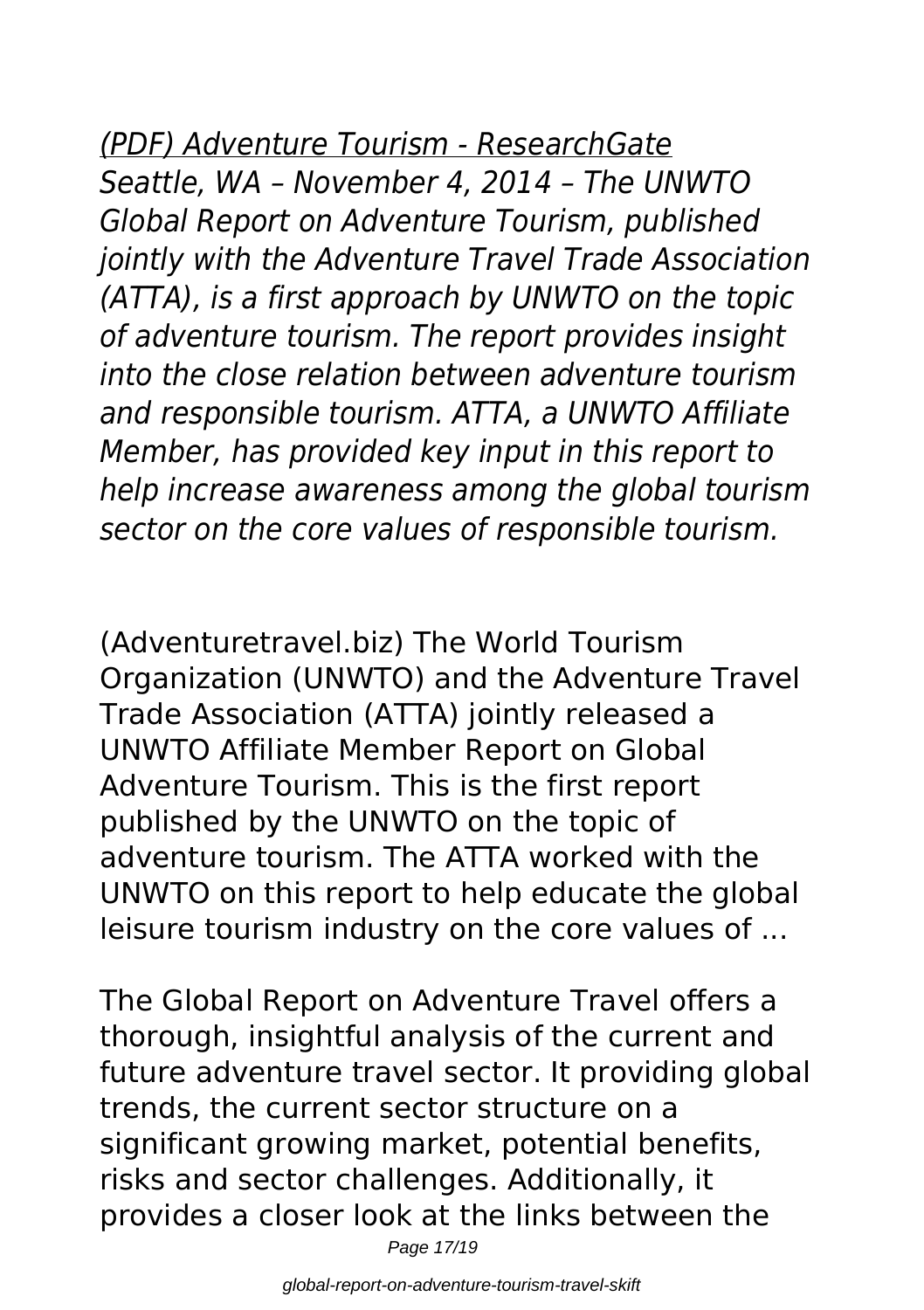proper management of adventure travel for a sustainable, ethical tourism which contributes effectively to local communities and the environment.

Global Adventure Tourism Market report has been compiled through extensive primary research (through analytical research, market survey and observations) and secondary research.

Global Adventure Tourism Market Report 2020 by Key Players ...

UNWTO Global Report on Adventure Tourism

The UNWTO Global Report on Adventure Tourism, published jointly with the Adventure Travel Trade Association (ATTA), is a first approach by UNWTO on the topic of adventure tourism. The report provides insight into the close relation between adventure tourism and responsible tourism. ATTA, a UNWTO Affiliate Member, has provided key input in this report to help increase awareness among the global tourism sector on the core values of responsible tourism.

Against this backdrop, The Global Report on Adventure Travel offers a thorough insightful analysis of the current and future adventure travel sector, providing global trends and structural knowledge on a significant, growing market, which is rapidly expanding, particularly in these new destinations. The Report highlights the importance of public-private sector collaboration initiatives within the adventure tourism sector.

*Positive and negative impact of adventure tourism July 5, 2018 by Alan Behrens Tourism is one of the main drivers of the world economy and it*

Page 18/19